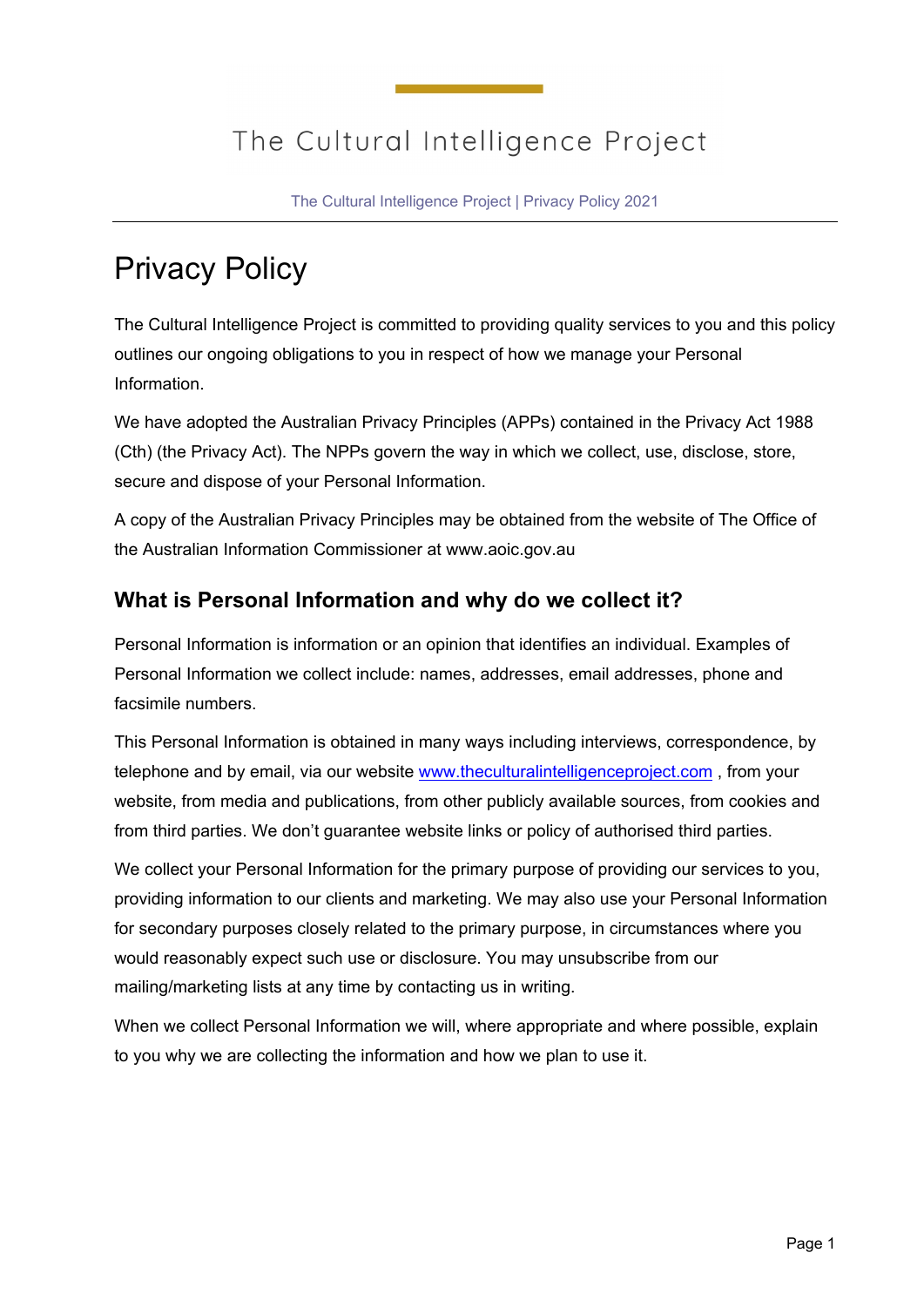## The Cultural Intelligence Project

The Cultural Intelligence Project | Privacy Policy 2021

#### **Sensitive Information**

Sensitive information is defined in the Privacy Act to include information or opinion about such things as an individual's racial or ethnic origin, political opinions, membership of a political association, religious or philosophical beliefs, membership of a trade union or other professional body, criminal record or health information.

Sensitive information will be used by us only:

- For the primary purpose for which it was obtained
- For a secondary purpose that is directly related to the primary purpose
- With your consent; or where required or authorised by law.

#### **Third Parties**

Where reasonable and practicable to do so, we will collect your Personal Information only from you. However, in some circumstances we may be provided with information by third parties. In such a case we will take reasonable steps to ensure that you are made aware of the information provided to us by the third party.

#### **Disclosure of Personal Information**

Your Personal Information may be disclosed in a number of circumstances including the following:

- Third parties where you consent to the use or disclosure; and
- Where required or authorised by law.

#### **Security of Personal Information**

Your Personal Information is stored in a manner that reasonably protects it from misuse and loss and from unauthorized access, modification or disclosure.

When your Personal Information is no longer needed for the purpose for which it was obtained, we will take reasonable steps to destroy or permanently de-identify your Personal Information.